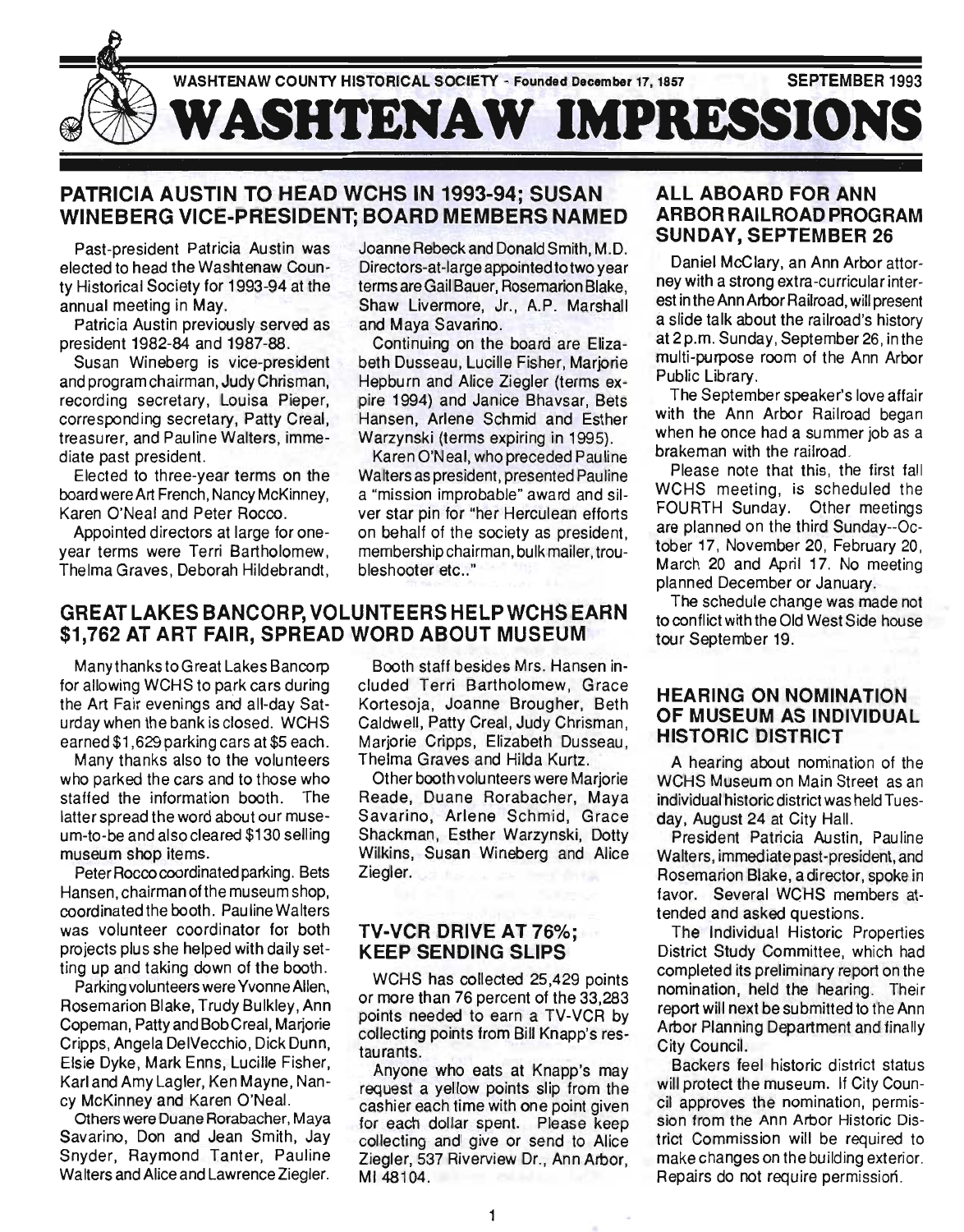## **MICHIGAN'S RESTORED CAPITOL LOOKS LIKE 1879, PERFORMS FOR 21ST CENTURY**

## ARCHITECT TALKS ABOUT **CAPITOL RESTORATION**

Lots of people, over the years, have wanted to have their picture taken on the main east steps of the Michigan State Capitol when they visited.

"Upon investigation, we found the brick arch below, supporting the steps, had totally collapsed, said Steven Jones of the Ann Arbor architectural firm, Quinn-Evans, who helped with the recent restoration of the Capitol

A team also went in and found a lot of the cast iron ribs supporting the dome were either broken or cracked. "It's sort of amazing that the dome was still there." Jones told the WCHS audience in a slide talk at the annual meeting in May. The talkwas a preview of the annual bus tour, this year to visit the restored Capitol building in Lansing.

Richard Frank of Saline was the coordinating preservation architect who prepared a master plan. Three architectural firms were involved in implementing the actual restoration work, two from Ann Arbor.

Quinn-Evans worked on the exterior and the governor's suite of offices on the first and second floors. Architects Four, also of Ann Arbor, worked on the Senate area. A Bay City firm worked on the House and center court or rotunda areas.

"The Michigan Capitol building, inspired by the national Capitol, played a pivotal role in the design of capitol buildings in other states and established its original architect as one of the most important of the post-Civil War era.

"A place where all the laws have been passed to govern the state for more than 113 years, the building's associative value makes it the state's most important building," Jones said.

The restoration budget was pre-determined at \$58 million and the work was to be completed in three years. The building was to be kept open during restoration to lawmakers, staff and the nearly 100,000 tourists who visit a year, primarily children.

Suspended ceilings throughout the building hid original ceilings. Almost all records of previous changes to the building had been lost.

"Decorative paint research involved recreation of original patterns and colors on nearly nine acres of wall and ceiling surfaces, resulting in one of the finest displays of late 19th century decorative painted art in the nation.

"In areas where surfaces had never been overpainted new techniques were developed to achieve museum quality



Photos courtesy of Quinn-Evans

**MICHIGAN CAPITOL UNDER CONSTRUCTION IN 1870S** 

conservation of deteriorated original paint.

"Finally, light fixtures, etched glass, hardware and furniture, where missing or damaged, were replicated from surviving artifacts and archival photographs.

"Most challenging was creation of a functional work place without violating the building's historic character. Modern heating, ventilating, air conditioning, lighting, plumbing and fire protection--all had to go in the building.'

Also state-of-the-art computer and electronics communication systems were installed under a raised computer floor,

## **APPEARANCES DECEIVING**

When they originally built the State Capitol they allowed important people to have real walnut, but to control costs, others got pine, but they painted the grain to look like walnut.

The whole building looks like walnut but only a portion really is.

rendering them unobtrusive, accessible and flexible for future update.

"The national Capitol was done by William Thornton in 1792. Between 1851 and 1863 two wings were added for congressional chambers and a cast iron dome set on.

Jones showed slides of original construction, the completed Capitol, before and after restoration and work in progress. "Over the years, weather and inappro-

priate maintenance had tended to deteriorate the sand stone so it lost all its detail and ornamentation had been damaged."

"They ran tests on how to clean the building effectively without damaging the historic stone. They also visited a work ing quarry in Ohio and brought back samples to compare color to the cleaned stone. The original quarry had been closed many years but Berea sandstone ,originally used in the Capitol, runs down through the center of Ohio so they were able to obtain needed replacement stone.

"The legislature originally wanted to use Michigan copper on the roof if the whole roof would come within budget and also not cost more than 25 1/2 cents a pound. While it would have come within budget it cost a cent or two more per pound so they used tin instead. It leaked from day one. They kept applying more roofs."

Quinn-Evans did a life-cycle cost analysis of roofing materials and determined that copper would be the most cost effective over the longest periods. They tore all the old roofs off down to the basic structure and re-roofed it with copper.

Quinn-Evans also was involved in the restoration of the dome's exterior and the stability of its interior. The dome is sheet metal attached to cast iron ribs around the perimeter.

Their team found that a lot of the ribs were broken or cracked. They also found that the radial support beams on the exterior were deteriorated and no longer structurally sound.

"The dome was intended by Myers to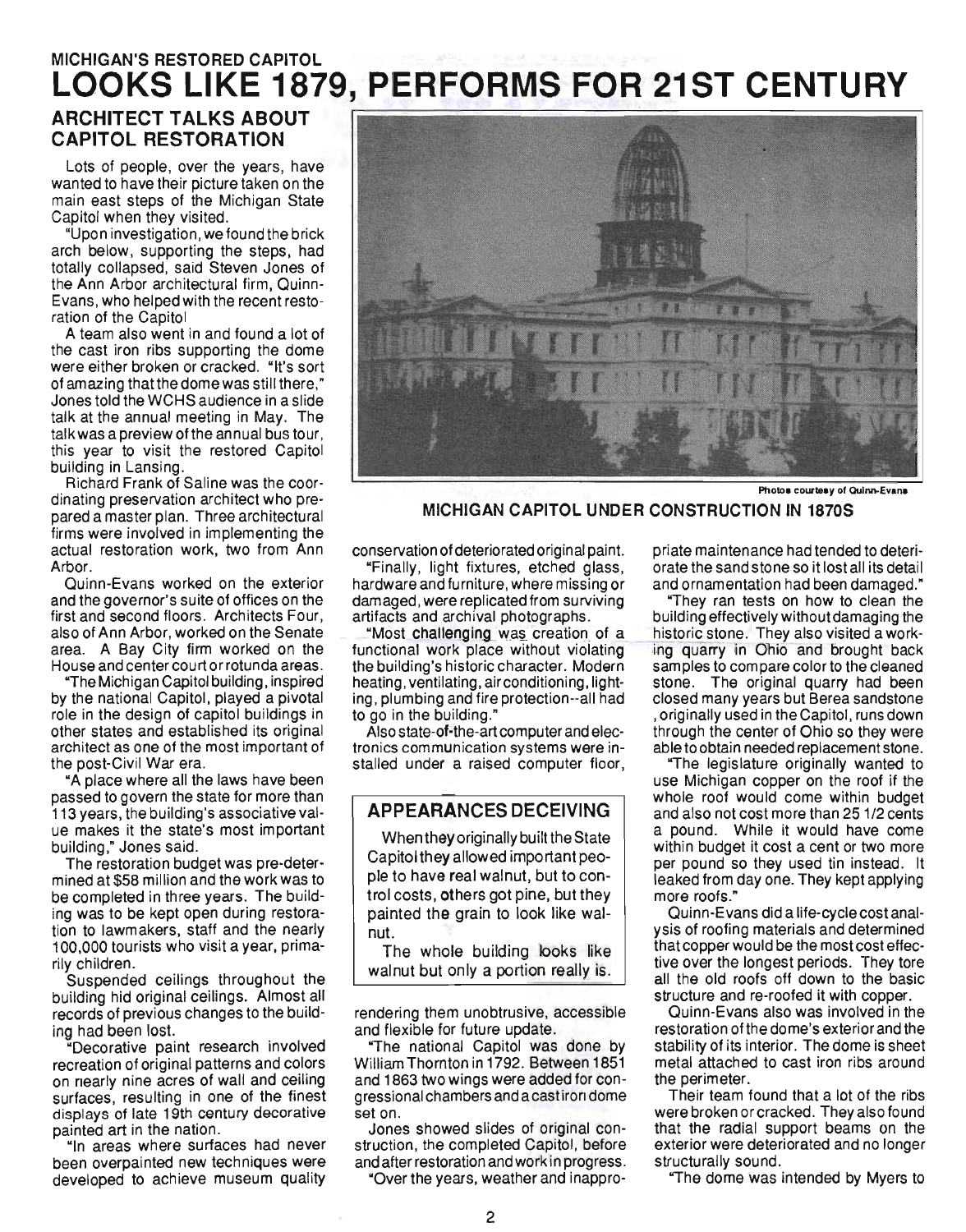be the same color as the rest of the building. Sometime in the 1950s it was painted white, which a lot of people liked, but it was really not appropriate." The legislature accepted their argument that it should be changed back.

They stripped the dome's paint down to bare metal. They did a number of tests on various paint systems--their flexibility, their adherence to metal, chose the most appropriate and painted the entire dome.

"Originally there were a number of urns around the dome and the perimeter of the roof or balustrade. Everyone had been taken off. The only original urn left was sitting in the backyard of the state architect who had been in charge of the building for a lot of years. He loaned it to us to replicate."

Cupolas over two air shafts at each end of the building also were taken off. Elevators went in those shafts. They replicated the cupolas from a drawing and put them back on the building.

Quinn-Evans replaced the original outdoor light fixtures with the aid of historic photos and one remaining lantern in the state museum. Six original light posts survived at north, south and west entrances. Color analysis of paint layers revealed the outdoor lights had originally been two colors--reddish brown and the color of sandstone.

Restoration started on the fourth floor on the Senate side. The Senate decided to find outwhatthe process would be and if it would work. They found it successful and decided to go ahead.

"The legislative chambers hadn't been quite as destroyed as the rest of the building. Still, they had been painted different colors over the years and lost some of the original grandeur."

A consultant and her team analyzed the entire building for original colors, patterns, stenciling, gold leafing.

"We were fortunate in the governor's wing to have the only historic documentation left about the whole building to tell us what some of the spaces in his office originally looked like."

An early drawing from Harper's Magazineshows the governor's reception room prior to the decorative wall painting which they think was done in the late 1890s or early 1900s. Historic photographs in the state archives show the reception area with furniture. Others show the governor's office over time. One shows Governor Sleeper signing the women's right to vote bill in 1917, another Governor Groesbeck in 1921.

When Quinn-Evans started on the governor's offices there had been drop ceilings put in, partitions built, large rooms cut into small rooms. Additional offices were made from corridor space.



#### RESTORED EAST ENTRANCE

The original floor to ceiling heights were about 20 feet. Overfloors were put in at ten feet to make two stories of one. They did this throughout the building. All overfloors were removed in the restoration.

In Governor Blanchard's conference room you could see the ceiling cutting a window in half. In his office a set of large doors had been made into a bookcase.

Paintwas painstakingly stripped, layer by layer, down to the plaster so they knew which was the first layer. Original stenciling and decorative painting were exposed. They put on tissue paper overlays and drew out the pattern. They took color chips and analyzed the colors, so when they restored the plaster they could come back and repaint the original decorative painting.

"We were fortunate in the governor's office to have some existing ceilings that had never been overpainted. There were other small alcoves that had been retained and times when the restorers tore off a ceiling they found painted ceilings that had never been touched.

"The entire wood floor structure was removed so that we could upgrade the entire building to let it function as a 20th century state-of-the-art government building.

"We did this by pouring a flat concrete slab which we put the computer floor on. Then wecould run everything we needed under the computerfloor--plumbing, electrical, computer wiring, cable, speaker systems.

"They'll forever be accessible and as functions and offices change, it's a minor thing to take up the carpet, pull up a tile and make whatever change you need.

"The computer floors were slightly hig her than existing marble corridor floors so we created a sloped threshold in bluestone, the original threshold material.

"Plaster destroyed by overfloors couldn't be saved but we wanted to save the plaster in the governor's office and reception room. Old plaster tends to break. off from the lath. In some cases they could fasten the plaster back with screws, plaster over it and paint it." He challenged anyone visiting the Capitol to find those areas.

"Unfortunately, Governor Blanchard was sitting at his desk one day and a piece of plaster fell on his desk. He immediately called the construction manager who had already started on the restoration and demanded that his ceiling be replaced as it was falling down.

"The decorative painters had not got to that ceiling yet to do their analysis but you can't really say noto the governor, so the ceiling was removed.

"I guess the part that fell was the only part that was loose. With the new ceiling we either had to leave it plain, which would be out of place, or come up with a design that would be compatible with the rest of the building which we did. The cornice and stenciling just below the cornice is original.

"Where we could save crown moldings we did. If it was damaged, we cut out the damaged portions and replicated it to match.

"All woodwork was totally stripped so that it could be refinished. Where damaged, it was replaced with new walnut or pine.

"When they put overfloors in, they had to modify the windows. Quinn-Evans restored the windows to their original double hung one-over-one condition.

"We knew there had been a fireplace in the governor's office because of a photo. We had the decorative painters strip the wall where we thought the fireplace went. The entire outline of the fireplace was revealed. They replicated it.

"There had been another fireplace in the governor's reception room according to photos. We found the overmantel in the state museum storage but the mantel itself had been used in a state museum exhibit.. We compared the photo of the mantel which had been in governor's reception room with the one on display in the museum and found it was the original mantel, which we replicated."

A pair of doors that had been in the room had disappeared. They were able to replicate them from an original architect's sketch.

They located an original chandelier in southwest Michigan which had been cut in two but neither owner was willing to part with them. Later they found two similar ones.

From photographs and a list in the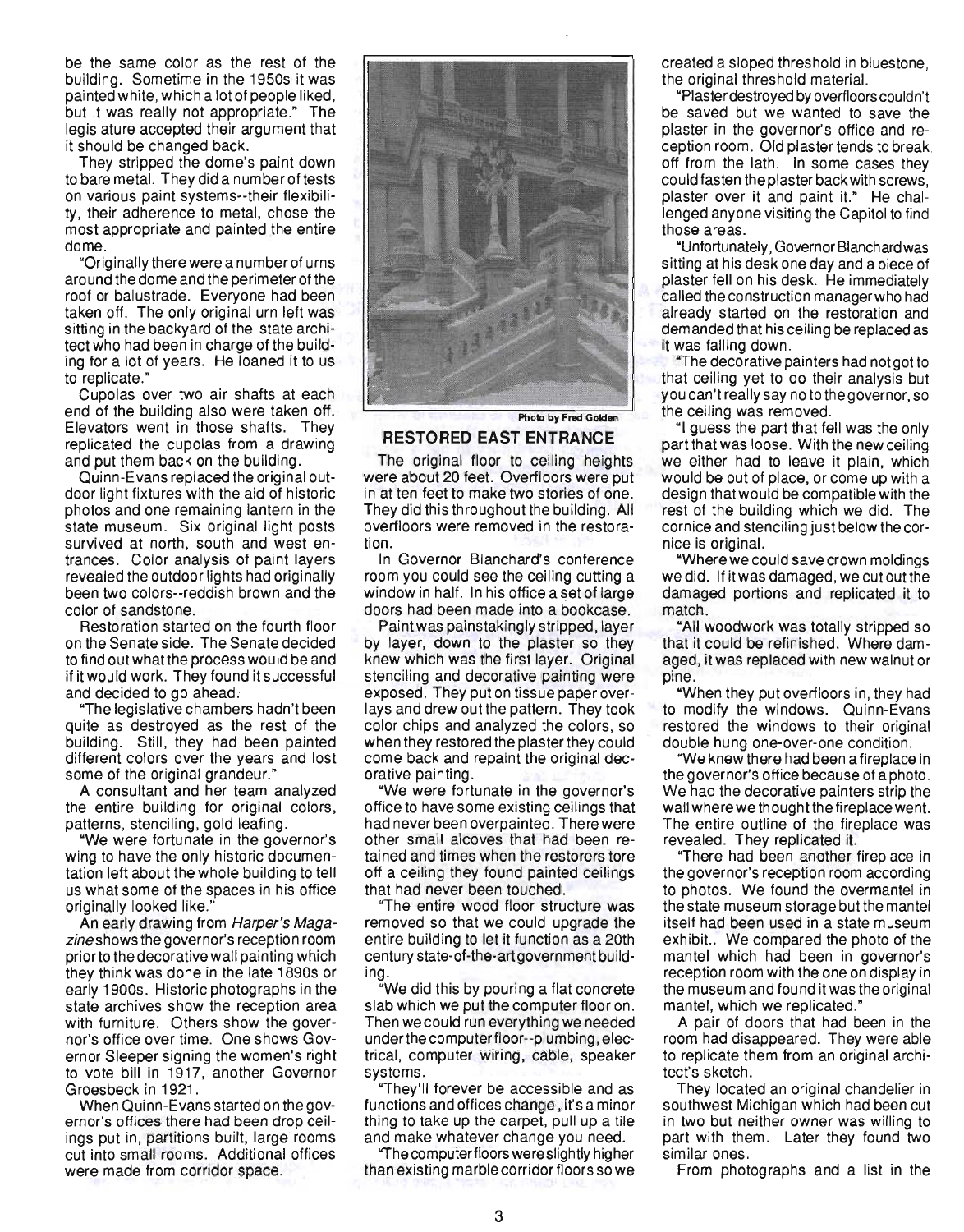state archives they knew about some furniture that had been in the governor's office. They found that some of those pieces had been placed on loan in Honolulu House in Marshall. They got them back.

If the governor is not in his office when tourists come, the doors are open and people can look into the rooms over a glass railing. Except for the conference room, the two governor's rooms are closestto their original appear-

ance in thewhole building.

Employees displaced by the removal of 50,000 square feet of overfloors moved to the Senate and House office buildings nearby. Only the governor, lieutenant governor, legislative chambers and certain members of the senate and house remain in the restored Capitol.

#### **WCHS GROUP TOURS CAPITOL**

The WCHS tour of the Michigan State Capitol Building June 19 started with a historical video, 'Michigan's Capitol, The Symbol Renewed."

"Our state is to build a new State Capitol this year. There are to be four entrances to the building- north, south, east and west. The main building will have two wings and a large dome, similar to the US Capitol in Washington,"the video begins.

"The engines to warm the building are to be placed

under the stone steps of the main entrances so, if they burst, the steps go up and not the building. It is to be built of stone and iron. The main floors are of marble."

"October 2 (1873) dawned bright and promising. The crisp fall air was alive with anticipation. For days wagons and trains had poured into Lansing bringing people to the capital city.

"More than 30,000 citizens came from around Michigan to witness the laying of the cornerstone for the new Capitol. It would be 30 years before Lansing would see such a throng again.

"Capitol square was festooned with flags. Garlands hung from construction derricks jutting above the crowd. Marchers converged on the square from all directions."

They were celebrating the construction of Michigan'S third Capitol. The first was a brick Greek temple in Detroit, the second a wood frame building erected in Lansing in 1847 when the capital was moved there.

"The end of the Civil War saw burgeon-

ing population and developing economies linked to tremendous growth in state government. The times demanded larger, safer and more dignified quarters for conducting state government."

Citing growing incapacity of state buildings, insecurity from fire of state records and the several years time needed to build a new Capitol, Governor Baldwin in 1871 asked for immediate action. "The Board of State Building Commissioners announced a competition for architects to design a

## **TRIALS AND SUCCESSES OF REPLICATING SENATE CARPET: TRUTH EMERGES FROM CHICKEN COOP**

"The carpet we are standing on in the Senate Chamber is the original design," the guide said. "We like to refer to it as the chicken coop carpeting."

"In 1988, when we started the restoration of the Senate Chamber, the only thing we had to go by to determine what the original carpet looked like were badly damaged old black and white photographs . We ran them through computers to get a sharper image but we weren't sure what the colors were.

"So we just determined colors by what the room originally looked like and made the replica.

"After it was completed a lady came to the Capitol with a piece of the original carpeting in hand.

"Her grandfather had worked forthe State of Michigan. In the 1950s when the carpet was changed, he took a piece of the old carpet home to his church in Flint. When they were getting rid of it, they gave it to his daughter and told her to store it.

"She tried to get rid of it but no one wanted it. After MSU refused it, she put it in an old chicken coop for storage until she heard rumors of the Capitol restoration.

"Comparing the original with the replica, the only mistake we had made in designing the replica is that one of the flowers in the center where the clumps are is more rounded in the original than we had made it. The colors were correctly duplicated.

"We are going to use the replica until it wears out and then replace it with carpet of original design."

> building which would house and celebrate Michigan's government."

> "That some competing architects lost their drawings in the Chicago fire and the deadline for entries had to be extended underscored the need for a fire safe building.

> "The winning plan bore Michigan's motto, 'Tuebor,' meaning 'I will defend.' It was the work of an enterprising carpenterturned architect from Springfield, Illinois, Elijah E. Myers.

> "He had designed other public buildings- -courthouses, city halls and schools and touted them as fire safe but he had never before designed a capitol.

> "The building rose· floor by floor until the dome dominated Lansing's skyline. It would be six years before the completion date could be chiseled into the cornerstone.

> "His success assured, Myers would continue as an architect for another 45 years. He would design capitols for Texas, Colorado and Idaho and erect public buildings

in almost every state."

Tour guide Lillian Smith welcomed the WCHS group. They took the elevator to the third floor Senate Appropriations Room.

"The original price of the Capitol was \$1.5 million dollars, the restoration price, \$58 million. If we had not gone with restoration we would have tripled that price. When wefigured how much each tax payer in Michigan paid for the restoration it was \$6.50 once in the last ten years.

"Up to 1970 this Appropriations Room

was used as the Supreme Court but in 1970 Michigan built a law building. Then the judges moved out and the room was converted to use by the Senate Appropriations Committee.

"As you look up you can see a sign, 'Supreme Court.' With a restored building you have to keep the original titles.

"In the 1950s and '60s when they started to make our Capitol over into a more modern looking building by adding subceilings and over floors, this room was never touched.

"Its original ceiling was sagging and had to be bolted back up. It is one of two original ceilings. The other is in the governor's reception room.

"The ch andeliers are replicas. The original Supreme Court chandeliers were sold to the capitol building in Ohio. When we went to Ohio to buy our chandeliers back they said no so we had to make replicas.

"The wall decoration is not actually fresco but we don't have a name for it. It was something Elijah Myers did on his own. The walls are done in plaster and hand painted right onto the walls. There was no wallpaper.

"We wanted to go completely American and we wanted to hire all Michigan companies first. But we were not able to find artists familiar with this kind of art work in America. Artists from the Netherlands came here and trained artists to do the work you see in the Capitol.

She pointed out cupboards of English walnut in the room and a 114 year old grandfather clock put back into use. "The cupboards are the only English walnut in the Capitol. The rest is Michigan walnut or pine, stained to look like walhut."

Before the restoration, modern camera lights were installed in all the public rooms, she said, for safety and to save the clutter of equipment brought by the media.

Desks along the side are original. The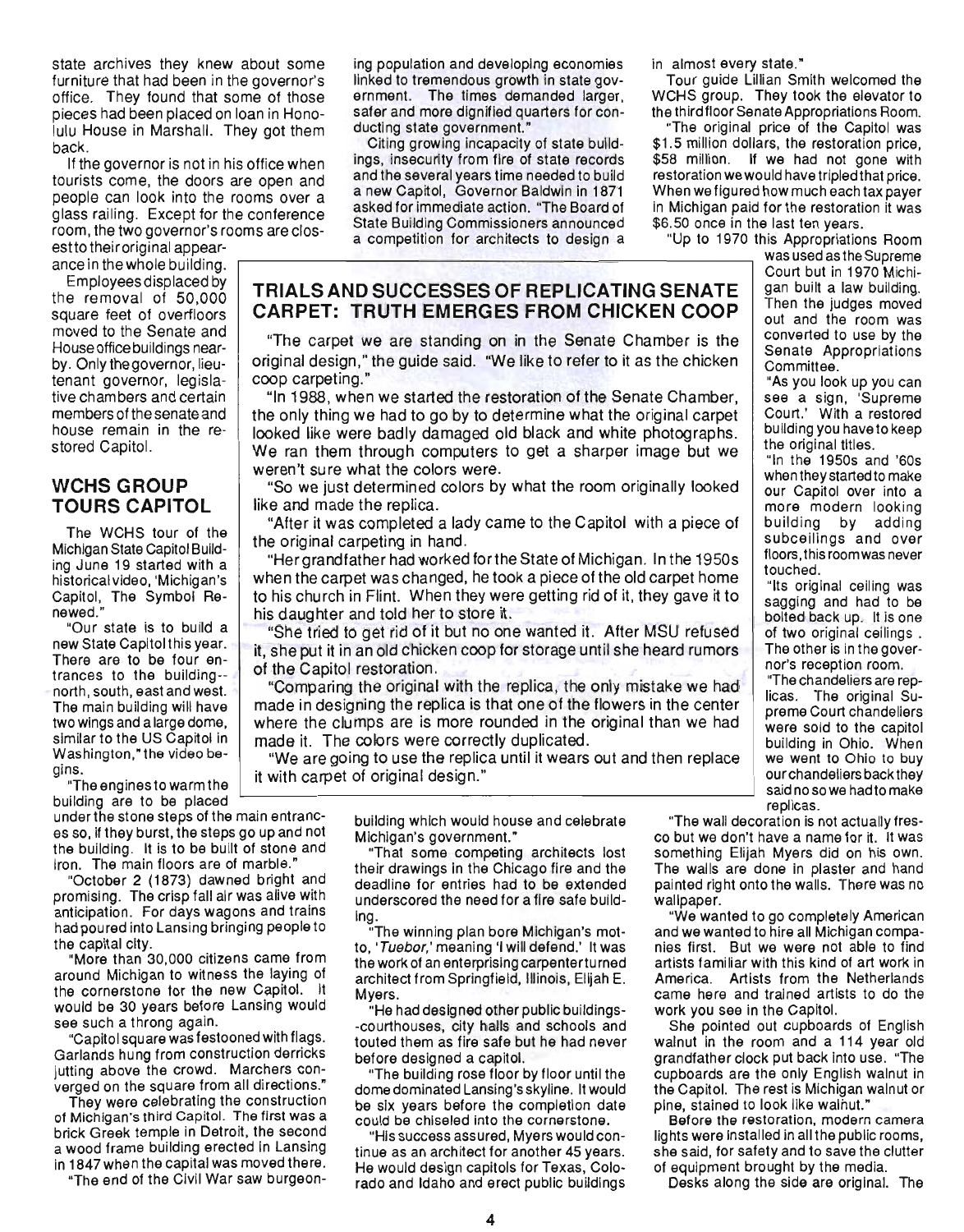front desk is a replica. A portrait of the first Supreme Court Justice hangs in the room.

"Unfortunately, in the 1950s and '60s when they sold a lot of original furnishings or stored them away, a lot of them were damaged. We were able to purchase back a large part of the original furnishings or get them out of storage. But some who bought them didn't want to part with them so we had to make replicas."

The carpeting is of original design. The replica was made by Bigelow, the company that made the original carpet in the 1870s.

The leather had cracked on the original doors leading into the Supreme Court room so they made new ones. Doors that lead into the Senate and House Chambers are original, she said.

The high desk in back where the Supreme Court judges used to sit is no longer used. (There used to be five judges, now there are seven.)

On the way out of the Appropriations Room, she pointed out that the door hinges have the Michigan coat of arms on them. There are also 20 chandeliers on display in the building with the coat of arms, 19 of them original.

"In the 1950s, the chandelier hanging outside the House of Representatives came crashing down on the second floor. They picked up the 600 pound chandelier and put it in a warehouse. The warehouse burned down. They thought the chandelier was bad luck and wanted nothing more to do with it. They never made a new one.

"When we started restoration we wanted to find out why the chandelier had fallen and of what grade of copper it was made. In 1872 Michigan was known as the copper state because of all the copper found in the Upper Peninsula. We were always told the chandeliers were made of copper.

"When they investigated they found no trace of copper. They were made of lead and iron. The reason the chandelier had fallen was because the screws had rusted out over 114 years. The only reason the other 19 were still hanging was because of the electrical wires holding them.

"We made sure they were bolted back on. We made a replica and hung it outside the House of Representatives.

"The Michigan coat of arms has an elk and a moose on it. They were chosen because they are very strong animals and they thought Michigan was a very strong state."

She pointed out a portrait of Zachariah Chandler, a founding father of the Republican party which was founded in Jackson, Michigan. He was a US congressman but never worked in state government.

In the Senate Chamber, she noted that Michigan has 38 senators, currently 21 Republicans and 17 Democrats. Traditionally. Republicans sit on the right-hand side, Democrats on the left. That's where we get the terms 'left wingers' and 'right wingers.'

Of 38 desks, 30 are original, eight are



RESTORED MICHIGAN CAPITOL, NIGHT-LIGHTED Michigan better than

brand new replicas. The eight originals were damaged when they were stored.

Michigan was the first state to adopt a computerized voting system on the Senate floor. The only other state to use computerized voting today is California and they've only had it in use a year. To hide the computers they made small roll top desks set in an ell shape with the regular desk of each Senator.

The computer screens are sensitive to touch. All you have to do to vote is touch the screen --green is a yes vote, red, a no vote. White is to cancel or change it.

"General Lafayette did a lot of work in the Revolutionary War and, in honor of him, Michigan had his portrait painted and placed in the Senate Chamber even though he never set foot in the state."

There is also a portrait of Austin Blair, nicknamed "the war governor" because he was governor during the Civil War.

The chandeliers in the Senate Chamber are original. The lead drop crystals were imported from Czechoslovakia.

"Once a year we lower the chandeliers and clean them. It's a six-hour process for each chandelier. Each crystal piece is taken off, individually dipped in a solution, wiped off and hung back up. They replace all light bulbs whether they need to be changed or not. Then they are raised back up. The chandeliers weigh about 1,200 pounds a piece."

She pointed out a little circular bar that goes around the chandeliers. Between each light bulb is a little hole in the bar, a gas jet. In 1879 when our Capitol used to run by gas, these chandeliers were just like a gas stove.

New etched glass ceiling panels display coats of arms of all 50 states. Original panels were taken down and thrown away years ago. (While there weren't 50 states when the Capitol was built, they thought Elijah Myers would have wanted all included.)

"There is also something that was not there before. If you look at the United States coat of arms andcountdown to the third panel you should see a bridge.

"Even though our building has been restored to the 1879 time period we wanted to put something of our generation in. They had a contest in 1990 for what best represents the State of Michigan. A 15 year-old girl from Traverse City thought Photo by Fred Golden nothing represented the Mackinac Bridge.

She drew a picture, wrote an essay and submitted it.

The Capitol committee was so impressed they had her Original drawing etched on glass and put in the ceiling. They also gave her a \$2,000 bond.

Two thousand dollars was also the amount Elijah Myers received for his work. He designed the building and the original furnishings.

The Michigan coat of arms is directly overthe Lieutenant Governor's desk in the Senate and the Federal coat of arms is at the entrance. They are similarly placed in the House of Representatives.

Before the restoration the Senate carpet was blue with the Michigan coat of arms design repeated up and down the aisles. That carpet was auctioned off.

Turning to the center or rotunda section, she said the dome is off limits to the public for safety reasons. Because of narrow passageways they wouldn't be able to evacuate the building in time if they had a fire.

"When Elijah Myers designed our building in 1872, he wanted to make it unique by giving it a glass floor that was an optical illusion.

"If you were to stand on the highest balcony where the stars are and looked down at the glass floor it would look like an upside down dome. The higher you climb the deeper it appears, the closer you get to it, the flatter it has become.

Portraits offormergovernors hang around the rotunda on the second and third floors. As each governor finishes his term, he is asked to have his portrait painted and donate it to the Capitol. The empty spot is reserved for Governor Blanchard. We hear rumors that his portrait is being painted.

"We have Governor Milliken, the longest term serving governor in Michigan, Gpvernor Romney, first to be elected to a four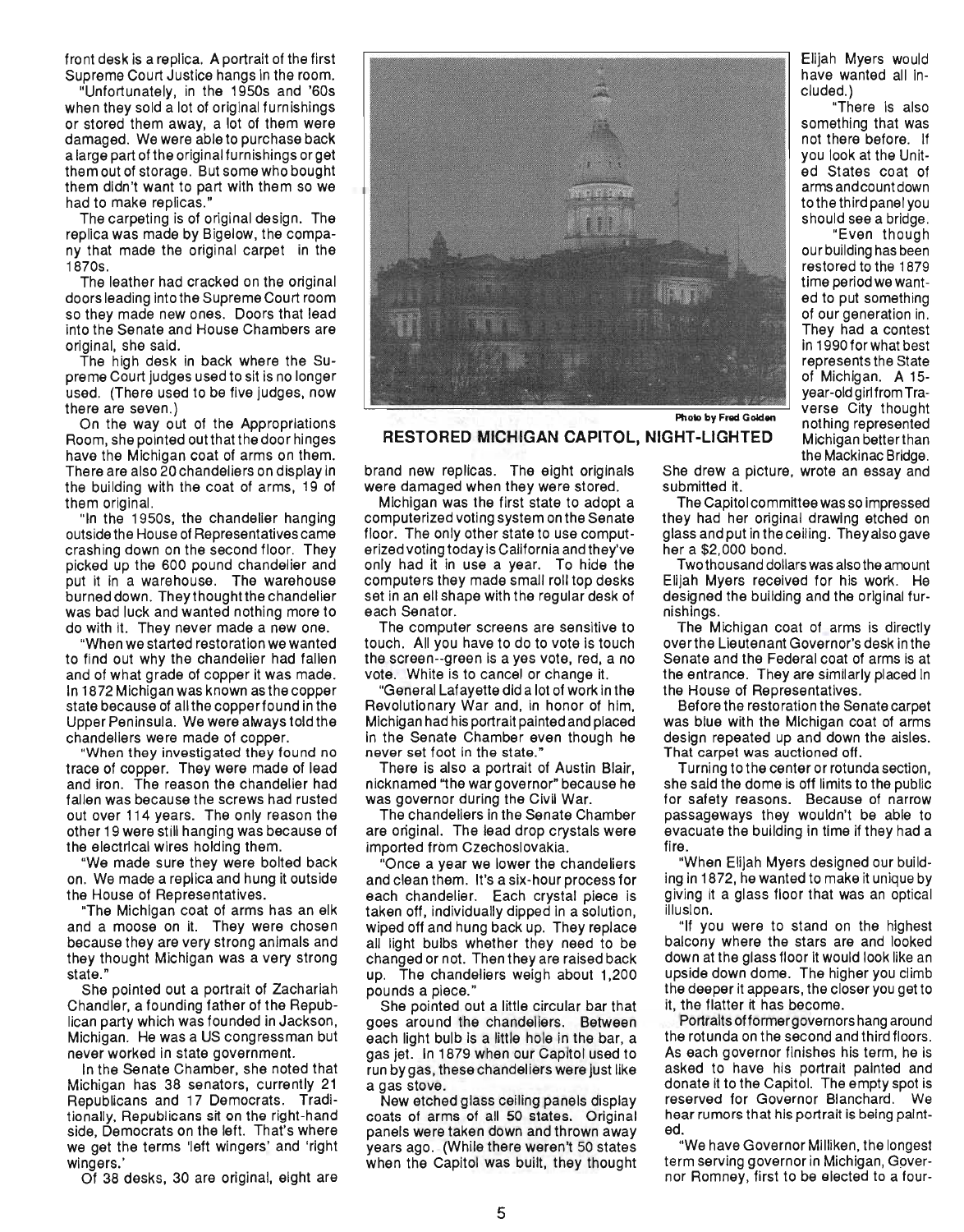year term instead of two, and Governor Swainson.

"Swainson's portrait looks as if it is incomplete. He had that done on purpose. He was the second youngest governor in the history of Michigan. He wanted to make two statements, one, that his tour of politics was not over with and he felt that politics itself was not completed.

"Governor Mennen Williams or 'Soapy' Williams was noted for his bow ties. Governor Kim Sigler died in an airplane crash that he piloted himself. His family had his portrait painted with an airplane in the background."

Other governors she mentioned were Kelly, Van Wagoner, Dickinson, Fitzgerald, Murphy, Groesbeck, Brucker and Warner. The oldest governors' portraits are moved elsewhere in the Capitol as new ones are added in the rotunda.

"If you look up in the dome, some people have asked me if those are the wives of former governors. Those ladies are painted as allegories or symbols. We do not know who painted them.

"A year after our Capitol opened, some of the legislators had gone outside and there was an artist on the side of the street painting. They commissioned him to paint the eight ladies of Michigan.

"The artist never thought it was important enough to sign the portraits and the legislators never thought it was important enough to document his name in any of the old journals.

"We are trying to determine who painted them. We think it might be an Italian artist who was in America at the time.

"When we went up there at the time of restoration, we realized that the way they were nailed in , if we had pulled them out we would have damaged them, yet they needed to be restored.

"We started on the glass floor below us and had 40 tons of scaffolding built 150 feet into the air to do the restoration. Then we ran into another problem--the ladies were so dirty and damaged, the only thing we could use to clean them initially were cotton swabs (Q-tips).

"Artists had to climb 150 feet into the air every day with pouches of Q-tips to restore the eight ladies of Michigan. They were painted as Greek goddesses.

"The one with a pink skirt on and a cloud on her head represents art, one with a blue skirt, education. 'Travel' has wings on her head and a sailboat, 'Industry,' an anvil, 'Justice or Law,' scales in her hand, 'Science,' a microscope and a globe. The other two are 'Communication' and 'Agriculture.'

Original; elevators installed in 1880 ran by hydraulics. You could see the water go up and down. While the elevator was restored back to what it looked like they were not allowed to run it by hydraulics because they felt It was unsafe.

The marble floors of black and white squares in the corridors are original. The marble came from Vermont.

"By 1987 the Capitol building had violated every code in the State of Michigan. The state was advised to tear it down and build a new one or fix it. They had to install a fire sprinkler system throughout. That was costly and hard because they wanted to hide it so it wouldn't look modern.

"All the overfloors and subceilings were unsafe. If you had been in the Capitol before restoration, you could actually feel

#### **SENATE ROOM RESTORED TO PROPER COLORS**

Before restoration the Senate Chamber walls were green and white. They are now blue and gold.

When they scraped through nine layers of paint they found the chamber was originally blue and gold.

A lot of people here in Lansing wanted it to stay green and white (Michigan State University colors) but the committee put its foot down and said it has to be the original color.

The guide, an MSU student, noted that the University of Michigan blue is darker than the blue in the senate.

the extra floors shaking...

"Where there were overfloors they called it '21/2' and '31/2' floor. Some employees worked in cubicles in hallways with no windows, just four walls around them. At one time, the one Capitol building contained all state government."

Entering the House of Representatives Chamber, the guide said we have 110 members, each representing about 250,000 people. All the desks are original except ten. Earlier estimates of how many representatives Michigan would have in the future were off by ten, she said.

In the center of each desk is a little console with voting buttons. The colors indicate how they are voting. The votes show up on four boards on the front wall.

The person who presides overthe House is called the Speaker of the House. Because the party representatives are now evenly split, we have two speakers, Rep. Hillegonds, Republican, and Rep. Hertel, Democrat. They change off month to month.

Portraits in the House include Stevens T. Mason, the first governor to be elected to office in the State of Michigan, Lewis Cass, Hazen Pingree and Douglas Houghton. Mason was called 'the boy governor." Priorto being elected state governor at 24, he was appointed territorial governor at 19. Later he was a general in the army.

"Cass designed the Michigan coat of arms and Cass Avenue in Detroit is named for him. Houghton was never governor but he was the first state geologist and he found a lot of copper deposits in the Upper Peninsula.

"The artist thought that the spirits of the Indians were with Mr. Houghton and he included a ghostly boat with Indians in it in the background, but you can't really see it unless you are close and look carefully.

"Over the Speaker's desk we have the Michigan coat of arms and the coats of arms of all 50 states in the ceiling. The chandeliers are original. They were imported from Czechoslovakia.

"Around the edges are domes that were used as a form of ventilation in 1879. Over the years they never bothered to take care of them. In 1988 we found them very cluttered. There were huge stepladders in them that had been used on the roof. They must have been there 50-60 years. They were cleaned out and closed off. They don't need them with central heating and air conditioning.

"Governor Lewis Cass ran for president but never made it. We've only produced one president from the State of Michigan- -Gerald Ford. His portrait is on display outside the governor's office."

The group headed to the first floor where the glass floor is located. "You can see it is completely flat. There are 976 pieces of glass tile in the floor, 926 of them are 114 years old, 50 of them are new."

"We didn't lose them because we had large groups on the floor and it caved in. We lost them because of accidents. In the 1930s there was a fire. The flames got so hot they cracked some glass tiles and we had to replace them.

"Then during our restoration, we would have people on the second and third floor looking down with cameras ortools in their hands. As they were leaning over the banisters they would accidentally drop them.

"Things falling from a distance increase speed and gain momentum. When they hit the glass tiles they cracked them. We had to replace them. It's a very sturdy floor. The glass is about 1 1/2 inches thick.

"The columns that you see in the hallways are made of cast iron, painted to look like marble. Also walls throughout the Capitol are made out of plaster, painted to look like marble. .

"In actuality, the only marble in the building is on the corridor floors and in the cases that display the flags. The flags are replicas of Civil War flags.

"We did have original Civil War, Spanish-American War, World Wars I and II flags. When we took the original flags out during the restoration, the older ones were literally turning to dust in our fingers. They have put the original flags in an airtight room in the historical museum where they are to stay because they are beyond repair. The World Wars I and II flags can be restored".

Replicas of 26 Civil War flags have been made and placed on display. The original 24th Infantry Brigade flag was carried at President Lincoln's funeral.

"When we look up intothe dome from the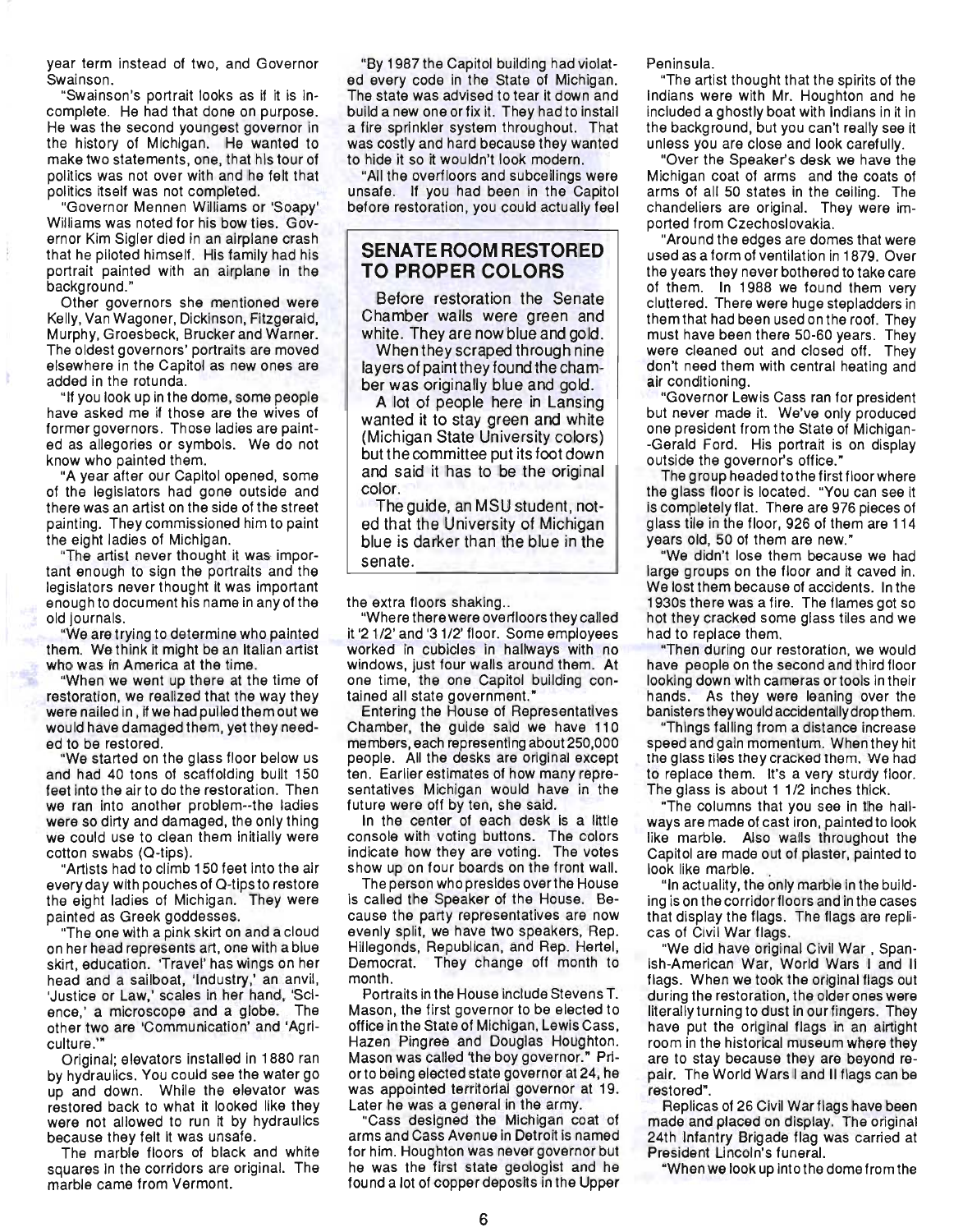glass floor we are 175 feet away from the blue top. If you dropped a tape measure all the way from the top of the dome to the ground floor, our Capitol is 267 feet tall.

"If you look at the blue top there are stars in it. Over the years we were told two things the stars are supposed to have meant. First, that they represent the day the Capitol opened (January I, 1879). Then we were told the stars represent the state map and if you look very carefully you'll begin to see outlines of the mitten and upper peninsula.

"We had an astronomer go up there and study the stars. He said they don't mean anything at all, there is no pattern to them.

"When we looked through Elijah Myers old journal we found he just wanted people to think of the sky. Myers designed everything in the Capitol. The only thing he did not do is choose the color scheme. That was done by various artists after the building opened.

"It took Myers almost one and a half years to design the Capitol. It took six years to build and six years to restore.

Next tourgoers reboarded the bus for a drive-by tour of notable buildings in Lansing. Then they had lunch at Clara's Restaurant in a restored railroad depot and toured the Turner-Dodge House, a mansion under restoration by the City of Lansing.

The main portion of the Turner-Dodge House was built 1853-58 in Greek revival style by James Turner. Two central stories were balanced by one-story wings on each side. (A sketch of it reminds one of the Baldwin-Hall house on Hill Street at Washtenaw in Ann Arbor.)

Turner, born 1820 in New York arrived with his family in the Lansing area in the late 1830s. He worked for a local tavern owner until he earned enough money to build the first frame house in Lansing and open a general store at the corner of present day Turner Street and Grand River Avenue.

James married Marian Monroe of Eagle, Michigan, and had a son, James M., and three daughters, Marian, Eva and Abby. The father helped found the Michigan Female College, now site of the Michigan School for the Blind. He also was involved in construction of the Howell to Lansing plank road and Ionia to Lansing railroad.

Turner's daughter, Abby, married Frank L. Dodge, a practicing attorney, from Ohio in 1888. They purchased the home from Turner's widow the next year. Dodge, a Democrat, served in the Michigan House of Representatives and as US Court Commissioner. He also was city alderman 12 years and served on several civic boards.

Between 1900-06 Dodge hired local architect Darius Moon to enlarge and redesign the house to accommodate 11 family members.<br>It became a three-story eclectic style

house with an additional two-story west wing and porches. It featured stately wooden Ionic columns and a decorative cornice.

Inside the additions included a master bedroom, guest room, Mrs. Turner's bedroom (she remained in the house), billiard room, central ballroom, baggage room, maid's room, walk-in dressing room, pantry and a new kitchen wing. The original kitchen was in the basement.

The house remained in the family until 1958 when it was purchased by Great Lakes Bible College for a residence hall. In 1974 the City of Lansing bought the 8 1/2 acre site for a park. There was a lot of talk about tearing the house down but the Historical Society of Greater Lansing was very aggressive about trying to retain it, according to the guide.

The City of Lansing started renovating the house for public use. With a grant they set four men to strip all the woodwork. Walls were papered, though not with patterns of the appropriate period. It opened to the public in 1979.

We now have a master plan for the house by Architect Richard Frank of Saline and are in the process of acquiring additional land for parking., she said.

People used to come and ask how many of their tax dollars were paying for the house. They found that the cost was onequarter the cost per square foot of two modern community centers in Lansing.

The house has walls 12-18 inches thick. When they acquired a grant for storm windows, they were able to lower the heat bill from \$900 to \$200 a month in the coldest months.

## **FALL FESTIVAL SEPT. 25**

The annual Webster Fall Festival will be held all day Saturday, September 25, at Webster Corners, Farrell and Webster Church Roads. A variety of events are planned, concluding with a pig roast dinner.

## **QUICK! HAVE YOU ANY MEIJER'S \$50 COUPONS**

Local Meijer's stores have been issuing coupons this summer to anyone spending \$50 at one time each week for 12 weeks since June 9. A set of any nine of the coupons may be turned in no later than September 18 for a \$50 gift certificate. Would anyone who has an incomplete set or even one or two please call 662-9092 immediately? Object: a complete set to benefit WCHS.



## **STATE MARKER DEDICATED AT 1830S CONANT HOUSE**

A State of Michigan historical marker was dedicated July 25 at the John Wesley Conant house, 5683 Napier Road in Salem township, by descendants and the Salem Area Historical Society.

The simple Greek Revival house, built in the 1830s, has been home to five generations of Conants. It is "virtually unaltered since a wing was added in the 1870s."

John Wesley Conant and wife, Alice, came from New York to Michigan in

#### **MUSEUM APPLIES FOR NATIONAL REGISTER**

Students of Professor Ted Ligibel of Eastern Michigan University had the "real life" project of researching and preparing the detailed information required to nominate the WCHS Museum on Main Street for the National Register of Historic Places.

Professor Ligibel spoke briefly at the annual meeting. He called our museum house "a good example of Greek Revival as expressed in southern Michigan and an example of early residen-

1833 and built the house soon after near Denton in Wayne County.

The property was condemned as part of the Willow Run Bomber Plant site during World War II and the family moved the house to its present location.

It is presently occupied by Herbert Conant, a great-grandson, and his wife.

The marker says "it remains an excellent example of architecture from Michigan's settlement period."

tial architecture in the settlement period. The house is a series of structures erected in the 1830s."

Moving a building is a negative for historic designation but it wasn't moved far and it was moved to an old part of town, he noted.

He thinks the building deserves recognition. He left a copy for our files. It was on its way to Lansing. It will take anywhere from a yearto 18 months for a decision, he estimates.